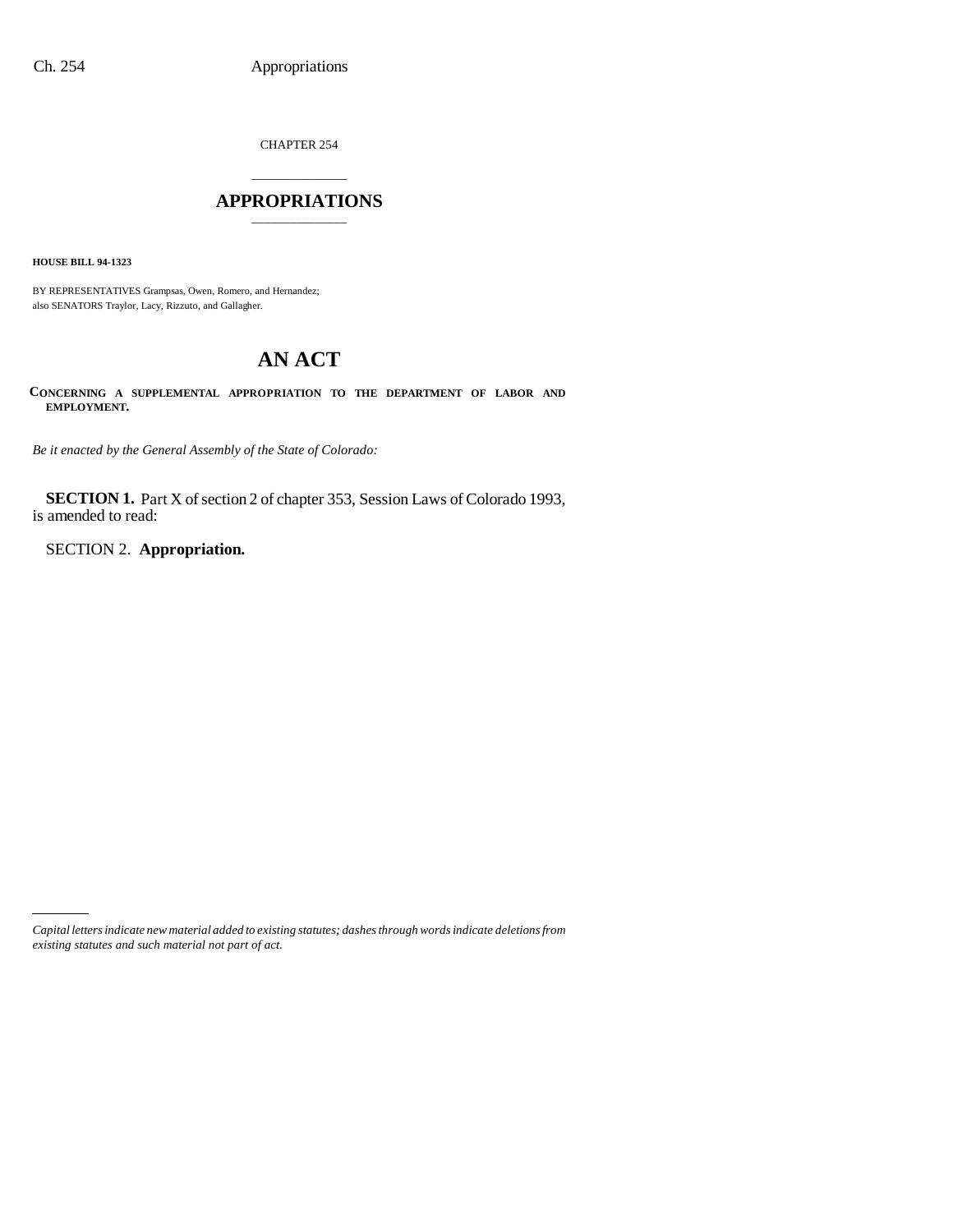|                   |              |                |                | <b>APPROPRIATION FROM</b> |               |                |
|-------------------|--------------|----------------|----------------|---------------------------|---------------|----------------|
| <b>ITEM &amp;</b> | <b>TOTAL</b> | <b>GENERAL</b> | <b>GENERAL</b> | <b>CASH</b>               | <b>CASH</b>   | <b>FEDERAL</b> |
| <b>SUBTOTAL</b>   |              | <b>FUND</b>    | <b>FUND</b>    | <b>FUNDS</b>              | <b>FUNDS</b>  | <b>FUNDS</b>   |
|                   |              |                | <b>EXEMPT</b>  |                           | <b>EXEMPT</b> |                |

**PART X DEPARTMENT OF LABOR AND EMPLOYMENT**

# **(1) EXECUTIVE DIRECTOR'S OFFICE**

| <b>Personal Services</b>     | 7,292,646     |
|------------------------------|---------------|
|                              | $(159.7$ FTE) |
| Group Health and Life        | 1,146,098     |
| Short-term Disability        | 44.321        |
| <b>Anniversary Increases</b> |               |
| and Shift Differential       | 336,869       |
| Workers' Compensation        | 583,611       |
| <b>Operating Expenses</b>    | 1,167,832     |
| <b>Travel Expenses</b>       | 33,203        |
| <b>Legal Services</b>        | 294,130       |
| Purchase of Services from    |               |
| Computer Center              | 2,658,646     |
| Payment to Risk Management   |               |
| and Property Funds           | 48,430        |
|                              | 56,974        |
| Vehicle Lease Payments       | 126,968       |
| <b>Leased Space</b>          | 2,350,605     |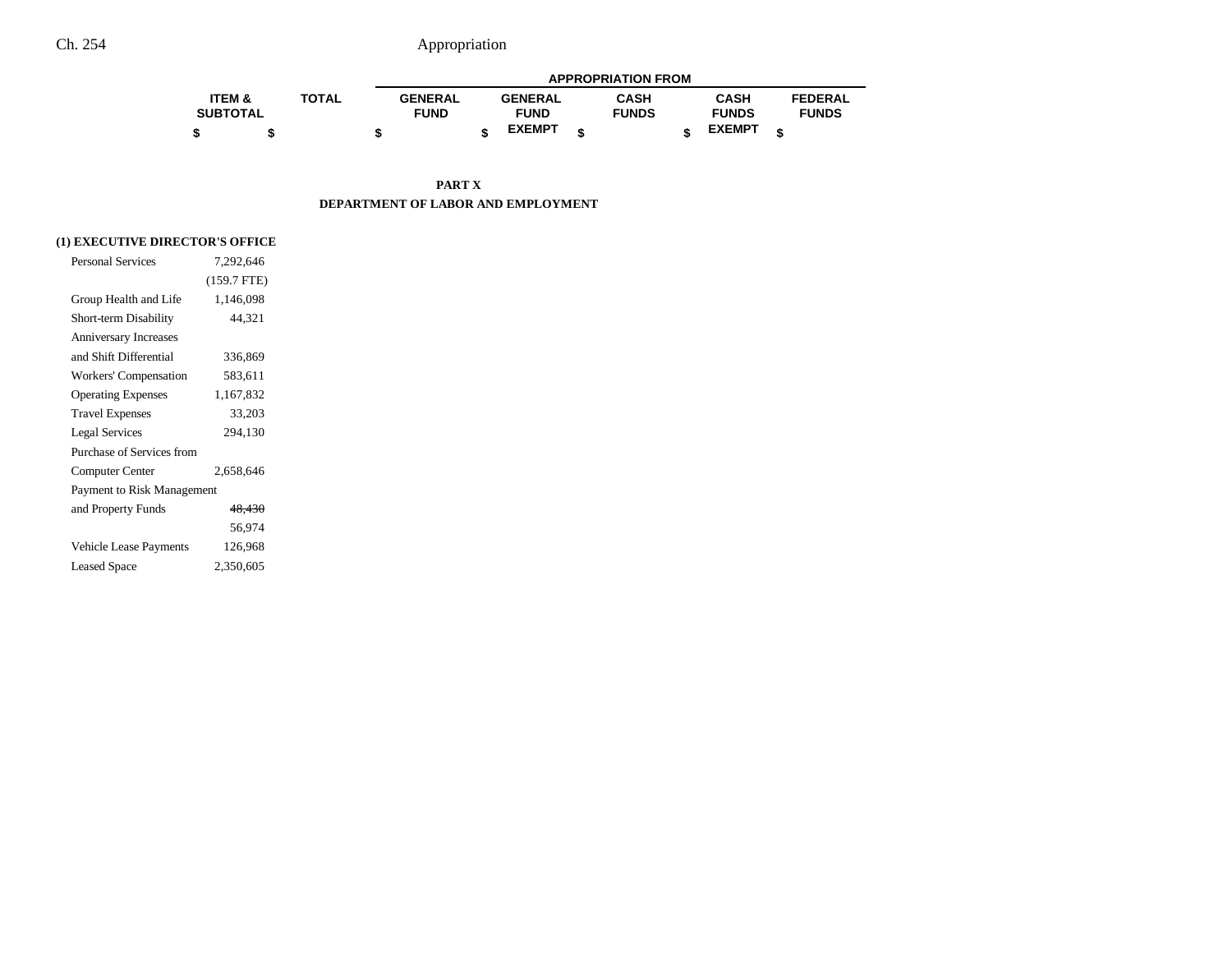| <b>Grand Junction Office</b> |         |
|------------------------------|---------|
| <b>Building Leased Space</b> | 34,417  |
| <b>Utilities</b>             | 160,263 |
| <b>Displaced Homemakers</b>  | 121,000 |

| 16,399,039 | 24,614 | 2,730,559 °              | 5,203,910 <sup>b</sup> | <del>8,439,956</del> |
|------------|--------|--------------------------|------------------------|----------------------|
| 16.407.583 | 24,638 | $2.493.493$ <sup>a</sup> | 5.444.708 <sup>b</sup> | 8,444,744            |

<sup>a</sup> Of this amount, \$70,964 shall be from the Highway Users Tax Fund, \$1,021,836(T) \$831,116 shall be from departmental indirect cost recoveries, \$1,552,759 \$1,557,377 shall

be from other cash funded agencies within the Department, and \$85,000 and \$105,000 shall be from the Displaced Homemakers Fund which is shown for informational

purposes to comply with the limitation on state fiscal year spending contained in Article X, Section 20 of the State Constitution.

 $b$  Of this amount,  $f_1 + f_2 + f_3 + f_4$ ,  $g_2 + g_3 + g_4$ ,  $h_3$  and be from federal indirect cost recoveries,  $f_3 + 40,793(f)$  \$558,408(T) shall be from indirect cost recoveries from reserves of the

Major Medical and Subsequent Injury Funds, \$3,844,637(T) shall be from federal departmental indirect cost recoveries, \$272,250 shall be from direct charges to the reserves of

the Major Medical and Subsequent Injury Funds, \$3,754 \$1,002 shall be from reserves of the Underground Storage Tank Licensing Fund, \$860,719 \$511,503 shall be from

reserves in the Workers' Compensation Cash Fund, \$20,510 \$20,688 shall be from reserves in the Medical Cost Containment Fund, \$10,304 \$6,212 shall be from reserves

in the Workers' Compensation Self-Insurance Fund, and \$36,000 \$16,000 shall be from reserves in the Displaced Homemakers Fund which is shown for informational purposes

to comply with the limitation on state fiscal year spending contained in Article X, Section 20 of the State Constitution. CONSTITUTION, \$88,104(T) SHALL BE FROM OTHER

STATE AGENCIES, AND \$151,225 SHALL BE FROM THE HIGHWAY USERS TAX FUND.

#### **(2) DIVISION OF EMPLOYMENT AND TRAINING**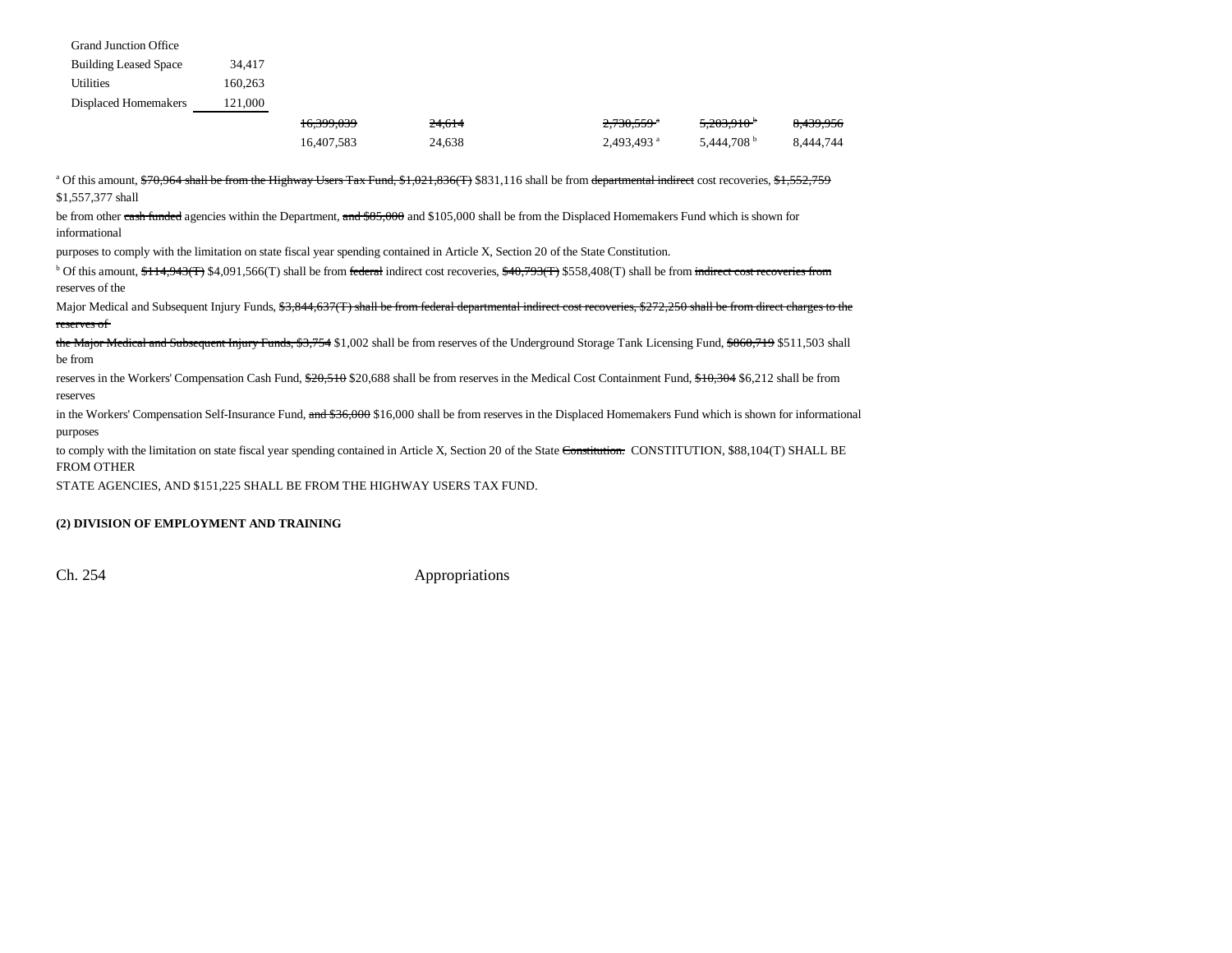|                                                                 |                                      |              |                               |                               | <b>APPROPRIATION FROM</b>   |                             |                                |  |
|-----------------------------------------------------------------|--------------------------------------|--------------|-------------------------------|-------------------------------|-----------------------------|-----------------------------|--------------------------------|--|
|                                                                 | <b>ITEM &amp;</b><br><b>SUBTOTAL</b> | <b>TOTAL</b> | <b>GENERAL</b><br><b>FUND</b> | <b>GENERAL</b><br><b>FUND</b> | <b>CASH</b><br><b>FUNDS</b> | <b>CASH</b><br><b>FUNDS</b> | <b>FEDERAL</b><br><b>FUNDS</b> |  |
|                                                                 | \$                                   | \$           | \$                            | \$<br><b>EXEMPT</b>           | \$                          | \$<br><b>EXEMPT</b>         | \$                             |  |
| (A) Unemployment Insurance Programs                             |                                      |              |                               |                               |                             |                             |                                |  |
| Program Costs                                                   | 24,257,000                           |              |                               |                               |                             |                             |                                |  |
|                                                                 | 20,926,871                           |              |                               |                               |                             |                             |                                |  |
|                                                                 | $(459.0$ FTE)                        |              |                               |                               |                             |                             |                                |  |
| <b>Travel Expenses</b>                                          | 114,050                              |              |                               |                               |                             |                             |                                |  |
|                                                                 | 24,371,050                           |              |                               |                               |                             |                             | 24,371,050                     |  |
|                                                                 | 21,040,921                           |              |                               |                               | $120,000$ <sup>a</sup>      |                             | 20,920,921                     |  |
| <sup>a</sup> THIS AMOUNT SHALL BE FROM THE SALE OF TRANSCRIPTS. |                                      |              |                               |                               |                             |                             |                                |  |

**Trust**

202,573,721 a 202,573,721 a 202,573,721 a 202,573,721 a 202,573,721 a 202,573,721 a 202,573,721 a 202,573,721 a 202,573,721 a 202,573,721 a 202,573,721 a 202,573,721 a 202,573,721 a 202,573,721 a 202,573,721 a 202,573,721

<sup>a</sup> For purposes of complying with the limitation on state fiscal year spending imposed by Article X, Section 20 of the State Constitution these moneys are included for informational purposes as they are continuously appropriated by a permanent statute or constitutional provision.

### **(C) Employment and Training Programs 64**

| Program Costs          | 14,355,700 | 1,436,869 <sup>a</sup>                       | 12,918,831    |
|------------------------|------------|----------------------------------------------|---------------|
|                        |            | 87,241 $(T)^{b}$<br>$1,901,056$ <sup>a</sup> | 12,367,403    |
|                        |            | $(24.2$ FTE $)$                              | $(230.5$ FTE) |
| <b>Travel Expenses</b> | 90.877     | $6.604$ <sup>a</sup>                         | 84,273        |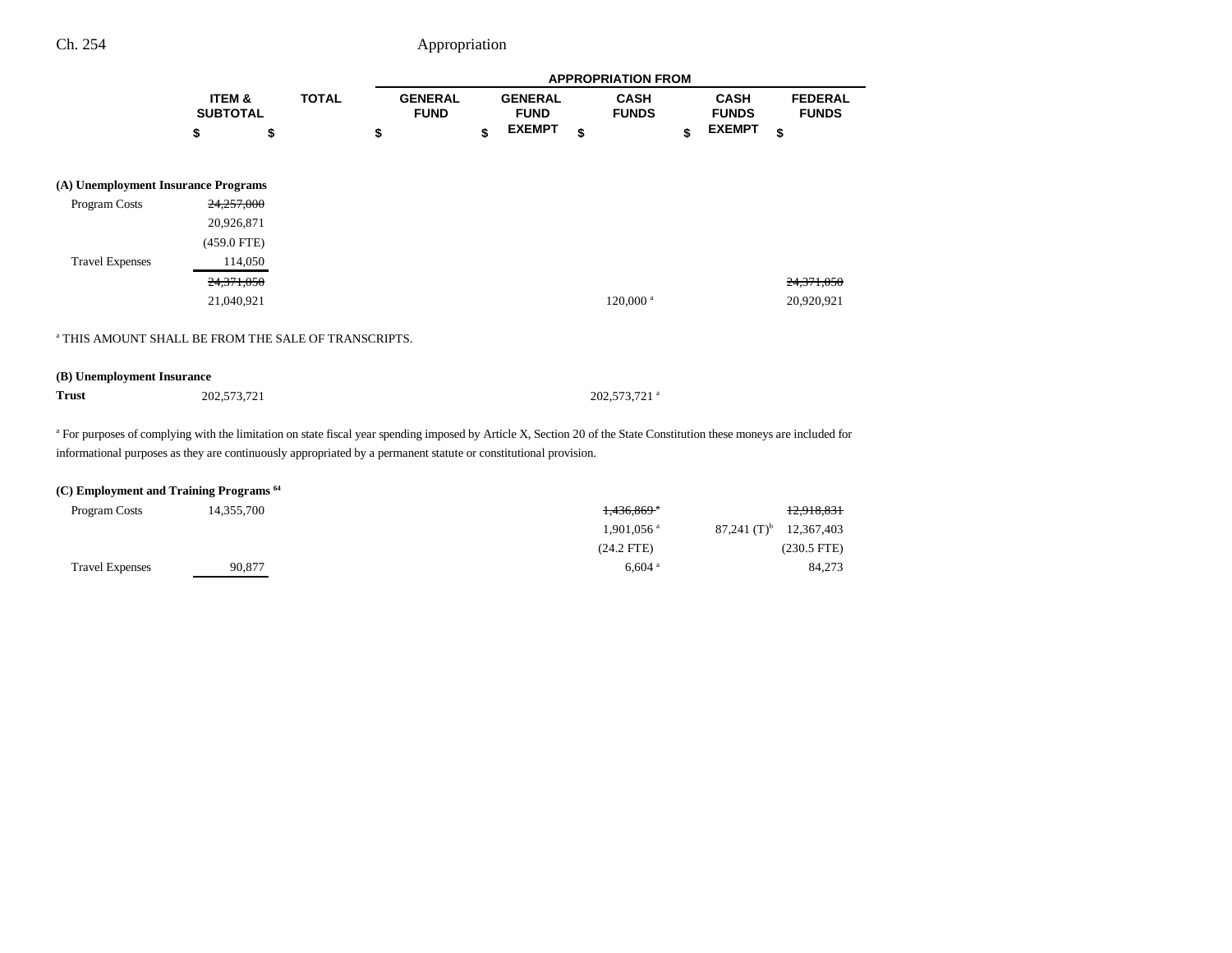<sup>a</sup> Of these amounts, \$145,000 \$57,759 shall be from third-party contracts, and \$1,298,473 \$1,843,297 shall be from the Employment Support Fund.  $^{\rm b}$  THIS AMOUNT SHALL BE FROM CONTRACTS WITH OTHER STATE AGENCIES.

### **(D) Worksearch/Fraud Programs**

| Program Costs          | 1,252,168 | $516,995$ <sup>a</sup>                     | 735,173         |
|------------------------|-----------|--------------------------------------------|-----------------|
|                        |           | 147,916 <sup>b</sup><br>369,079 $^{\circ}$ |                 |
|                        |           | $(8.4$ FTE)                                | $(20.6$ FTE $)$ |
| <b>Travel Expenses</b> | 2,602     | $637$ <sup>a</sup>                         | 1,965           |
|                        | 1,254,770 |                                            |                 |

<sup>a</sup> These amounts shall be from the Unemployment Insurance Revenue Fund.

 $^{\rm b}$  THIS AMOUNT SHALL BE FROM RESERVES OF THE UNEMPLOYMENT INSURANCE REVENUE FUND.

### **(E) Labor Market Information**

| Program Costs          | 1,500,385 | $11,676$ <sup>a</sup> | 1,488,709    |
|------------------------|-----------|-----------------------|--------------|
|                        |           |                       | $(28.5$ FTE) |
| <b>Travel Expenses</b> | 7,691     |                       | 7,691        |
|                        | .508,076  |                       |              |

<sup>a</sup> This amount shall be from the sale of publications.

244,154,194

240,824,065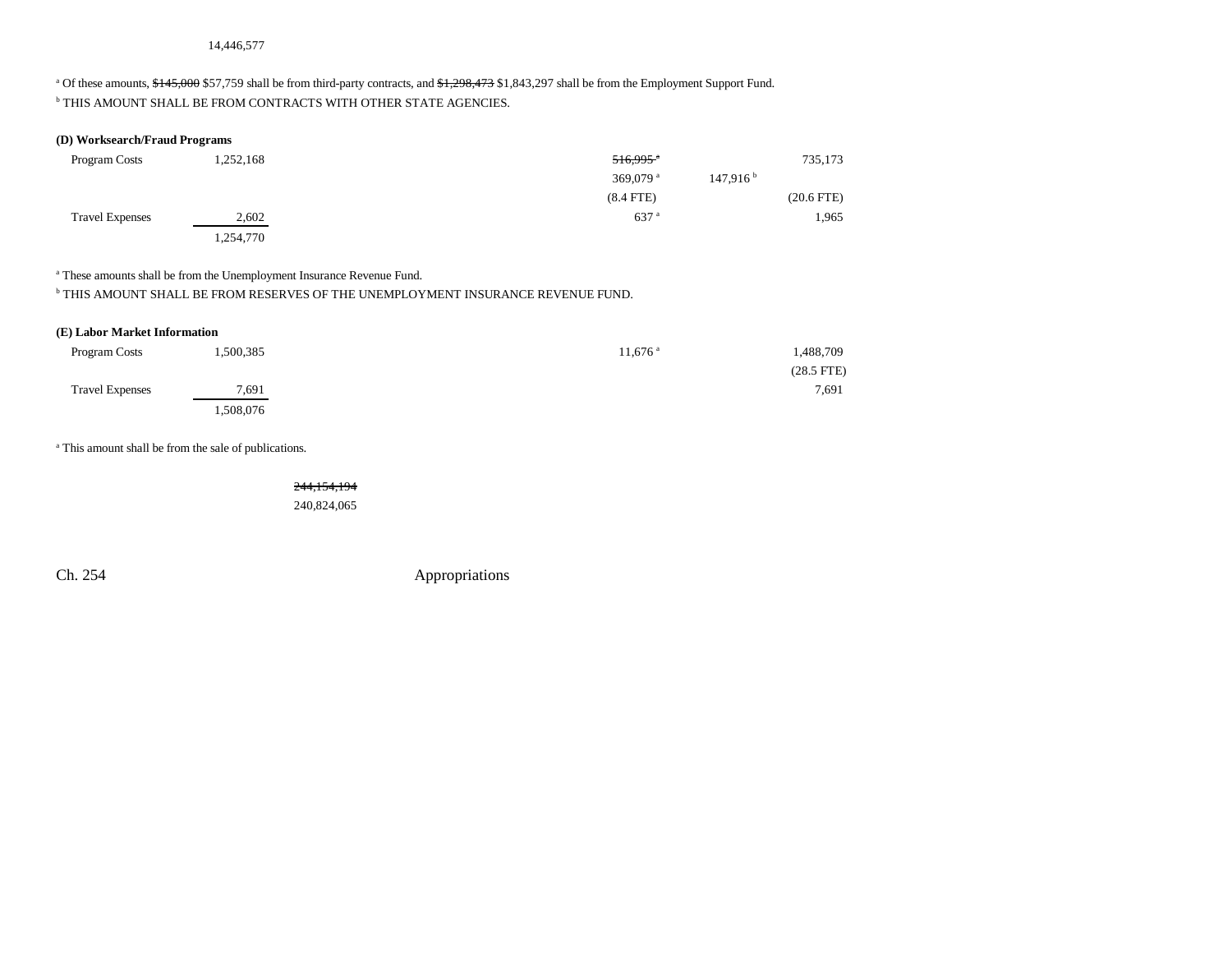|                 |              |                |                |   | <b>APPROPRIATION FROM</b> |               |                |
|-----------------|--------------|----------------|----------------|---|---------------------------|---------------|----------------|
| ITEM &          | <b>TOTAL</b> | <b>GENERAL</b> | <b>GENERAL</b> |   | <b>CASH</b>               | <b>CASH</b>   | <b>FEDERAL</b> |
| <b>SUBTOTAL</b> |              | <b>FUND</b>    | <b>FUND</b>    |   | <b>FUNDS</b>              | <b>FUNDS</b>  | <b>FUNDS</b>   |
|                 |              |                | <b>EXEMPT</b>  | ¢ |                           | <b>EXEMPT</b> |                |

# **(3) DIVISION OF LABOR**

#### **(A) Administration, Statistics, and Labor Standards**

| <b>Personal Services</b>  | 510,493      |
|---------------------------|--------------|
|                           | $(13.0$ FTE) |
| <b>Operating Expenses</b> | 63,783       |
| <b>Travel Expenses</b>    | 2,936        |
| <b>Administrative Law</b> |              |
| Judge Services for        |              |
| 216 Hours                 | 16,328       |
| Replace Computer          |              |
| Equipment                 | 19,000       |
| <b>Indirect Cost</b>      |              |
| Assessment                | 87,546       |
|                           | 700,086      |
|                           |              |
|                           | 612,540      |

<sup>a</sup> Of this amount, \$293,044 THIS AMOUNT shall be from statewide indirect cost recoveries, and \$87,546 shall be from cash funded programs in the Division of Labor.

#### RECOVERIES.

<sup>b</sup> Of this amount, \$308,754 \$544,729 shall be from federal statewide indirect cost recoveries, and \$10,742 shall be from federal indirect cost recoveries in the Oil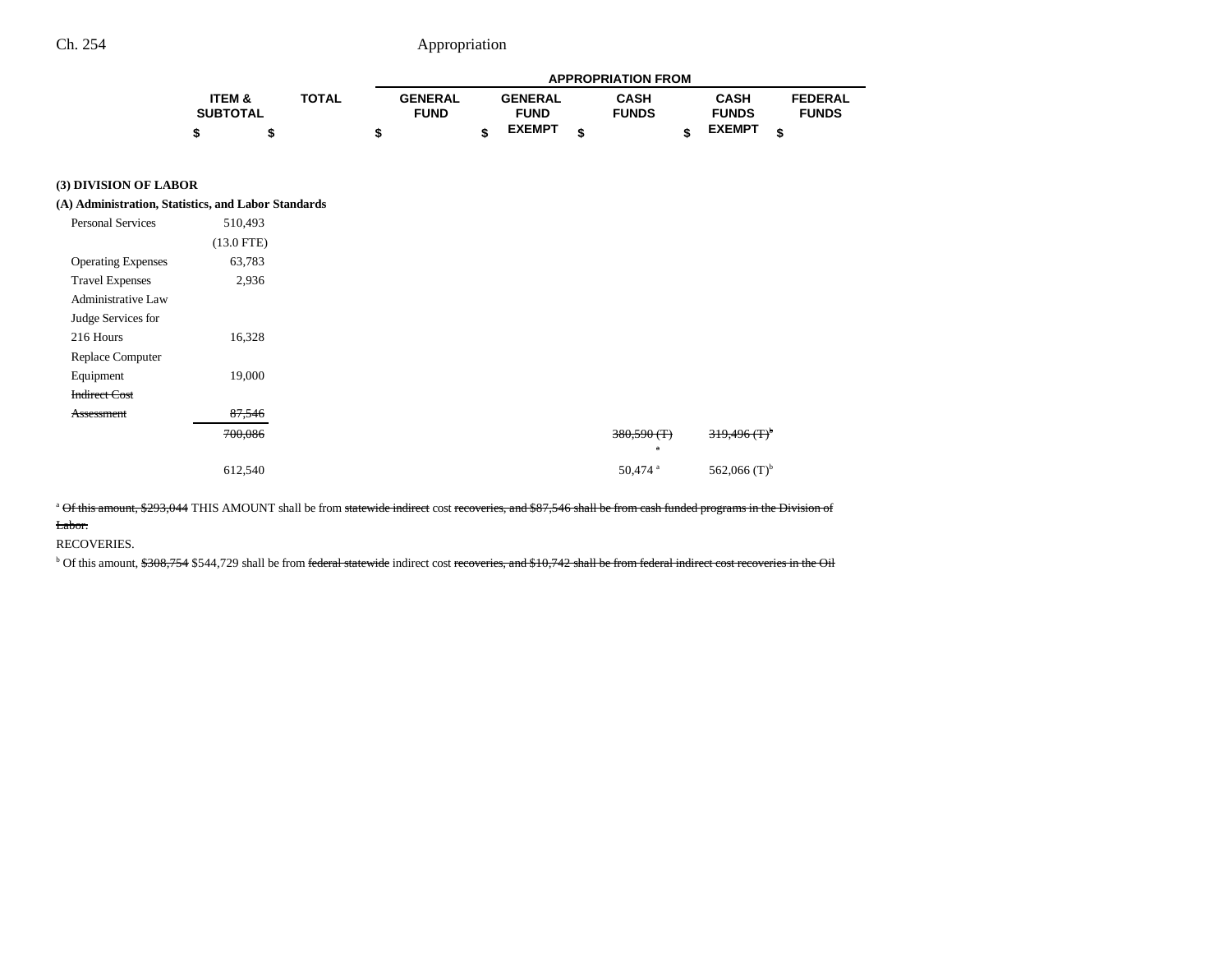#### Inspections section. RECOVERIES, AND \$17,337 SHALL BE FROM THE HIGHWAY USERS TAX FUND.

| (B) Public Safety and Inspection Programs        |
|--------------------------------------------------|
| Personal Services<br>1,310,501                   |
| $(36.6$ FTE $)$                                  |
| 196,951<br><b>Operating Expenses</b>             |
| <b>Travel Expenses</b><br>31,021                 |
| <b>Indirect Cost</b>                             |
| 352,158<br>Allocation                            |
| 205,030<br>Computer System                       |
| Upgrade                                          |
| $1,901,228$ <sup>a</sup><br>2,095,661            |
| $1,138,725$ <sup>b</sup><br>762,503 <sup>a</sup> |

<sup>a</sup> Of this amount, \$547,763 shall be from the Highway Users Tax Fund, \$400,136 shall be from the Underground Storage Tank Fund pursuant to Section 8-20-206.5, C.R.S., \$24,898 shall be from the Underground Storage Tank Licensing Fund pursuant to Section 8-20-607, C.R.S., \$28,116 shall be from the Stationary Sources Control Fund

pursuant to Section 25-7-114(5)(b), C.R.S, \$95,839 \$79,065 shall be from the Public Safety Fund pursuant to Section 8-1-151 C.R.S., and \$804,476 \$683,438 shall be from

fees collected for boiler inspections.

b OF THIS AMOUNT, \$500,553 SHALL BE FROM THE HIGHWAY USERS TAX FUND, \$400,136(T) SHALL BE FROM THE UNDERGROUND STORAGE TANK FUND

PURSUANT TO SECTION 8-20-206.5, C.R.S., \$24,898(T) SHALL BE FROM THE UNDERGROUND STORAGE TANK LICENSING FUND PURSUANT TO SECTION 8-20-607,

C.R.S., \$28,116(T) SHALL BE FROM THE STATIONARY SOURCES CONTROL FUND PURSUANT TO SECTION 25-7-114(5)(b), C.R.S., \$16,774 SHALL BE FROM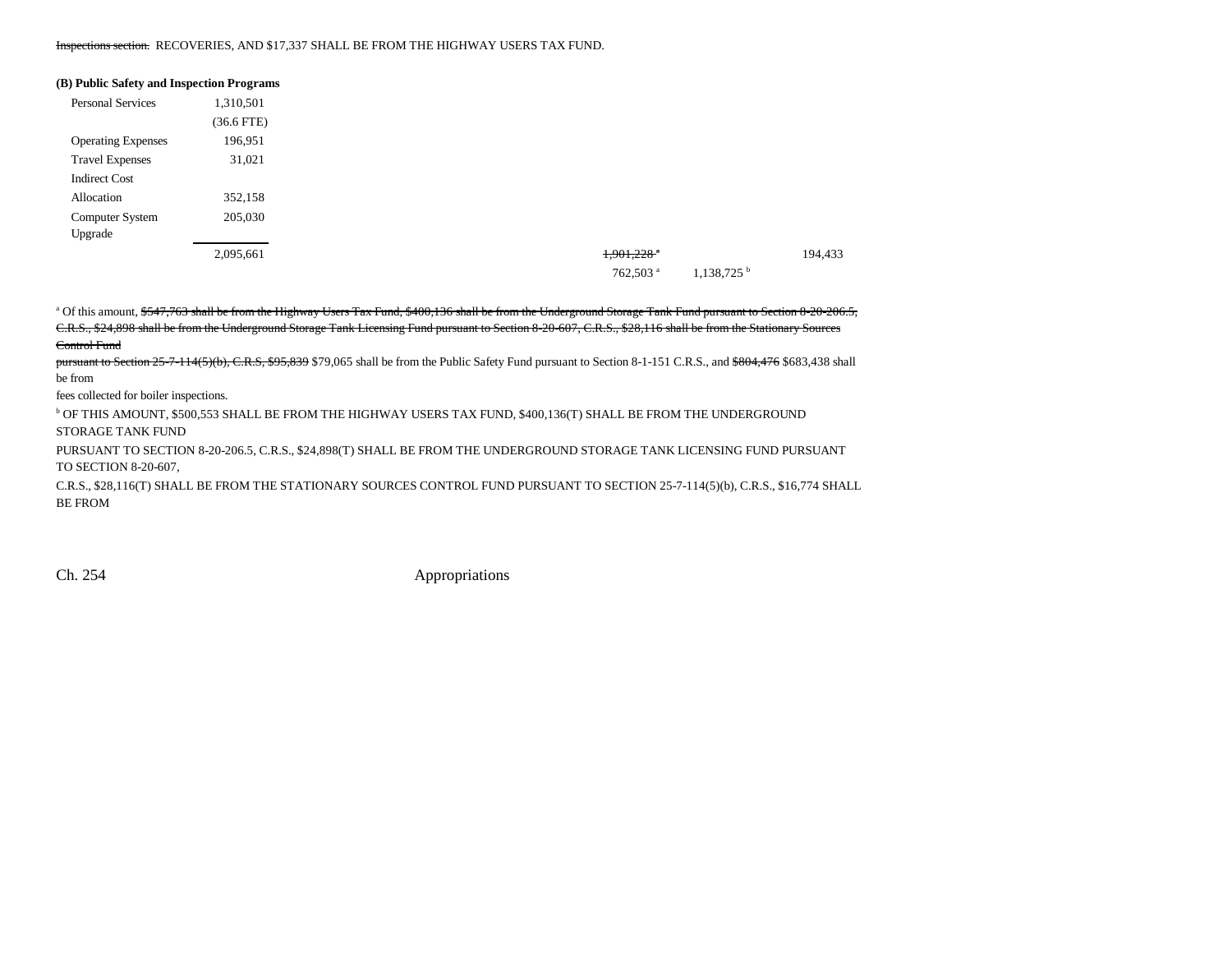|                   |              | <b>APPROPRIATION FROM</b> |  |                |  |              |  |               |  |                |
|-------------------|--------------|---------------------------|--|----------------|--|--------------|--|---------------|--|----------------|
| <b>ITEM &amp;</b> | <b>TOTAL</b> | <b>GENERAL</b>            |  | <b>GENERAL</b> |  | CASH         |  | <b>CASH</b>   |  | <b>FEDERAL</b> |
| <b>SUBTOTAL</b>   |              | <b>FUND</b>               |  | <b>FUND</b>    |  | <b>FUNDS</b> |  | <b>FUNDS</b>  |  | <b>FUNDS</b>   |
|                   |              |                           |  | <b>EXEMPT</b>  |  |              |  | <b>EXEMPT</b> |  |                |

RESERVES OF THE PUBLIC SAFETY FUND PURSUANT TO SECTION 8-1-151 C.R.S., AND \$168,248 SHALL BE FROM RESERVES OF THE BOILER INSPECTION FUND.

# 2,795,747 2,708,201

### **(4) DIVISION OF WORKERS' COMPENSATION**

**(A) Workers' Compensation**

| <b>Personal Services</b>  | 4.600.637     |  |  |  |
|---------------------------|---------------|--|--|--|
|                           | $(128.9$ FTE) |  |  |  |
| <b>Operating Expenses</b> | 617.425       |  |  |  |
| <b>Travel Expenses</b>    | 25,368        |  |  |  |
| Indirect Cost             |               |  |  |  |
| Assessment                | 908,575       |  |  |  |
| Physicians'               |               |  |  |  |
| Accreditation             | 95,000        |  |  |  |
| <b>Utilization Review</b> | 135,000       |  |  |  |
| <b>Immediate Payment</b>  | 36,000        |  |  |  |
|                           | 6.418.005     |  |  |  |

| 6,418,005 | 3,783,970 <sup>-1</sup> | $2,634,035$ <sup>b</sup> |
|-----------|-------------------------|--------------------------|
|           | 6,311,862 $a$           | 106, 143 <sup>b</sup>    |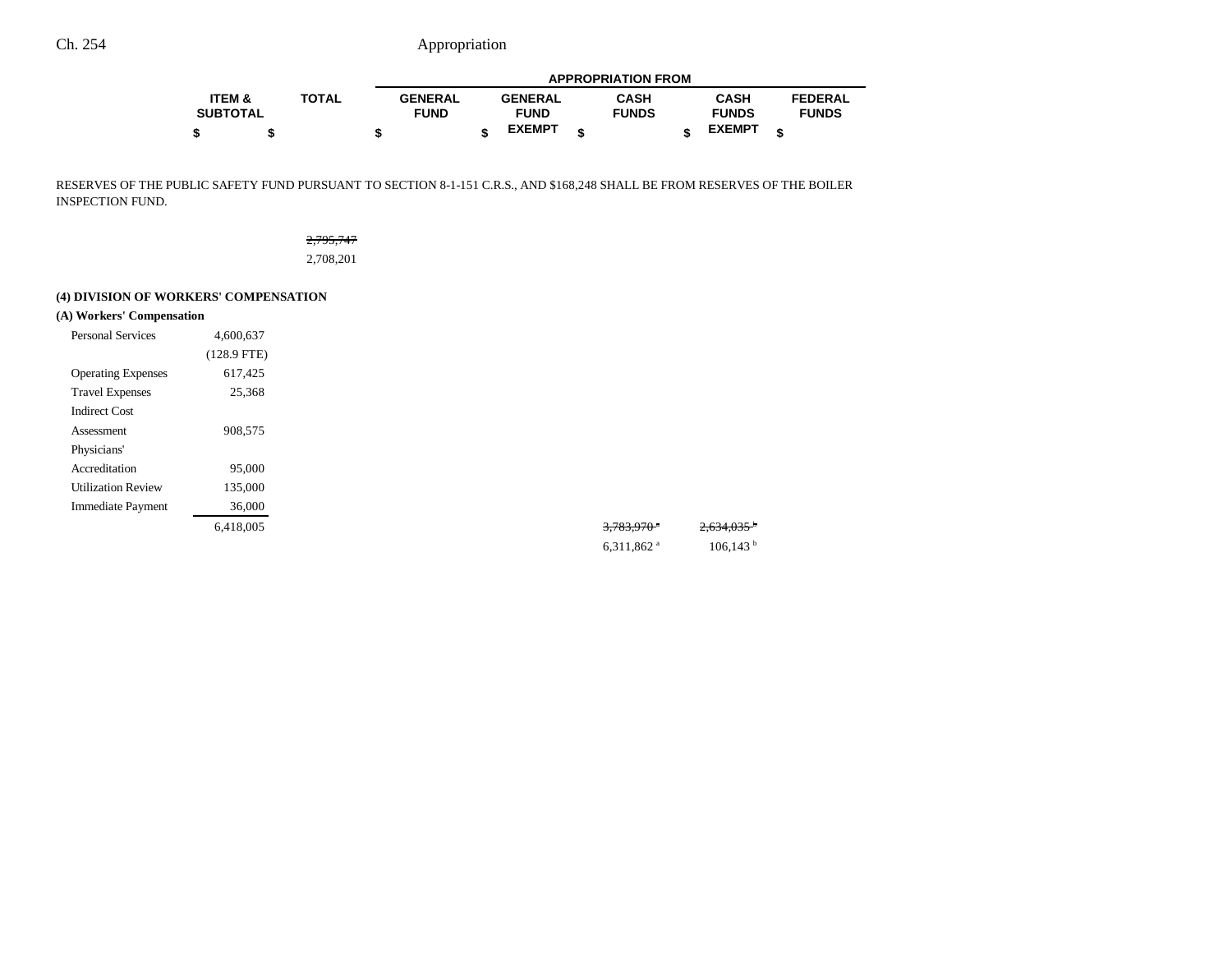<sup>a</sup> Of this amount, \$3,359,812 \$5,774,125 shall be from the Workers' Compensation Cash Fund, \$194,158 shall be from the Workers' Compensation Self Insurance Fund,

\$95,000 \$25,267 shall be from the Physicians' Accreditation Fund, \$36,000 shall be from the Immediate Payment Fund, \$147,312 SHALL BE FROM THE MEDICAL COST

CONTAINMENT FUND, and \$135,000 shall be from the Medical Utilization Fund which is shown for informational purposes to comply with the provisions of Article X, Section 20

of the State Constitution.

<sup>b</sup> Of this amount \$2,414,313 shall be from reserves in the Workers' Compensation Cash Fund, and \$183,722 AMOUNT, \$36,410 shall be from reserves in the Medical Cost

Containment Fund. FUND, AND \$69,733 SHALL BE FROM RESERVES OF THE PHYSICIANS' ACCREDITATION FUND.

#### **(B) Major Medical/Subsequent Injury**

| Major Medical Reserve     | 19,700,000 | $19.700.000$ <sup>*</sup>     |
|---------------------------|------------|-------------------------------|
|                           | 12,700,000 | 12,700,000 <sup>a</sup>       |
| Subsequent Injury         | 10,242,000 | $10,242,000$ <sup>b</sup>     |
| Reserve                   |            |                               |
|                           | 17,242,000 | $17,242,000^{\mathrm{b}}$     |
| <b>Personal Services</b>  | 808,977    | $808,977$ (T) <sup>c</sup>    |
|                           |            | $(24.5$ FTE)                  |
| <b>Operating Expenses</b> | 176,476    | $176,476$ (T) <sup>c</sup>    |
| <b>Travel Expenses</b>    | 2,981      | $2,981$ (T) <sup>c</sup>      |
| <b>Indirect Cost</b>      |            |                               |
| Assessment                | 167,495    | $167,495$ (T) <sup>c</sup>    |
| Major Medical Benefits    | 8,019,961  | $8,019,961$ (T) <sup>d</sup>  |
|                           | 11,019,961 | $11,019,961$ (T) <sup>d</sup> |
| Major Medical Legal       | 16,513     | $16,513 \text{ (T)}^d$        |
|                           | 41,513     | 41,513 $(T)^d$                |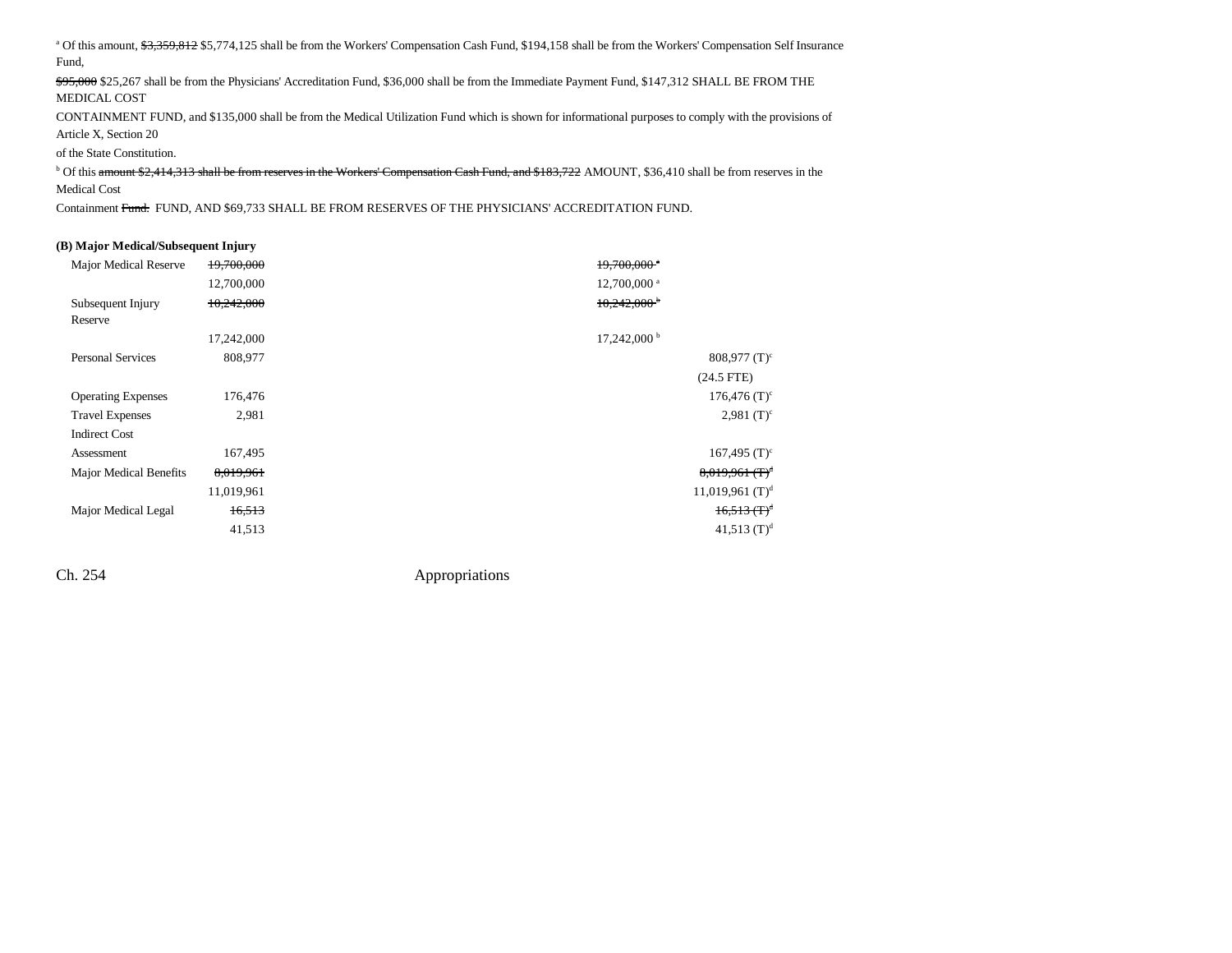|                                      |                                      |              | <b>APPROPRIATION FROM</b> |                               |    |                               |    |                             |    |                                             |                                |
|--------------------------------------|--------------------------------------|--------------|---------------------------|-------------------------------|----|-------------------------------|----|-----------------------------|----|---------------------------------------------|--------------------------------|
|                                      | <b>ITEM &amp;</b><br><b>SUBTOTAL</b> | <b>TOTAL</b> |                           | <b>GENERAL</b><br><b>FUND</b> |    | <b>GENERAL</b><br><b>FUND</b> |    | <b>CASH</b><br><b>FUNDS</b> |    | <b>CASH</b><br><b>FUNDS</b>                 | <b>FEDERAL</b><br><b>FUNDS</b> |
|                                      | \$<br>\$                             |              | \$                        |                               | \$ | <b>EXEMPT</b>                 | \$ |                             | \$ | <b>EXEMPT</b>                               | \$                             |
|                                      |                                      |              |                           |                               |    |                               |    |                             |    |                                             |                                |
| Subsequent Injury<br><b>Benefits</b> | 9,110,253                            |              |                           |                               |    |                               |    |                             |    | $9,110,253$ (T) <sup>e</sup>                |                                |
|                                      | 16,110,253                           |              |                           |                               |    |                               |    |                             |    | $16,110,253$ (T) <sup>e</sup>               |                                |
| Subsequent Injury Legal              | 433,467                              |              |                           |                               |    |                               |    |                             |    | $433,467$ (T) <sup><math>\circ</math></sup> |                                |
|                                      | 468,467                              |              |                           |                               |    |                               |    |                             |    | $468,467$ (T) <sup>e</sup>                  |                                |
| <b>Medical Disaster</b>              | 22,000                               |              |                           |                               |    |                               |    |                             |    | 22,000 $(T)^d$                              |                                |
|                                      | 48,700,123                           |              |                           |                               |    |                               |    |                             |    |                                             |                                |
|                                      | 58,760,123                           |              |                           |                               |    |                               |    |                             |    |                                             |                                |

<sup>a</sup> For purposes of complying with the limitation on state fiscal year spending imposed by Article X, Section 20 of the State Constitution these moneys are included for informational purposes as they are continuously appropriated by a permanent statute or constitutional provision.

<sup>b</sup> For purposes of complying with the limitation on state fiscal year spending imposed by Article X, Section 20 of the State Constitution these moneys are included for informational purposes as they are continuously appropriated by a permanent statute or constitutional provision.

c Of these amounts, \$947,305 shall be from reserves in the Major Medical Fund, and \$208,624 shall be from reserves in the Subsequent Injury fund.

<sup>d</sup> For purposes of complying with the limitation on state fiscal year spending imposed by Article X, Section 20 of the State Constitution these moneys from reserves in the Major Medical Fund are included for informational purposes as they are continuously appropriated by a permanent statute or constitutional provision.

e For purposes of complying with the limitation on state fiscal year spending imposed by Article X, Section 20 of the State Constitution these moneys from reserves in the Subsequent Injury Fund are included for informational purposes as they are continuously appropriated by a permanent statute or constitutional provision.

> 55,118,128 65,178,128